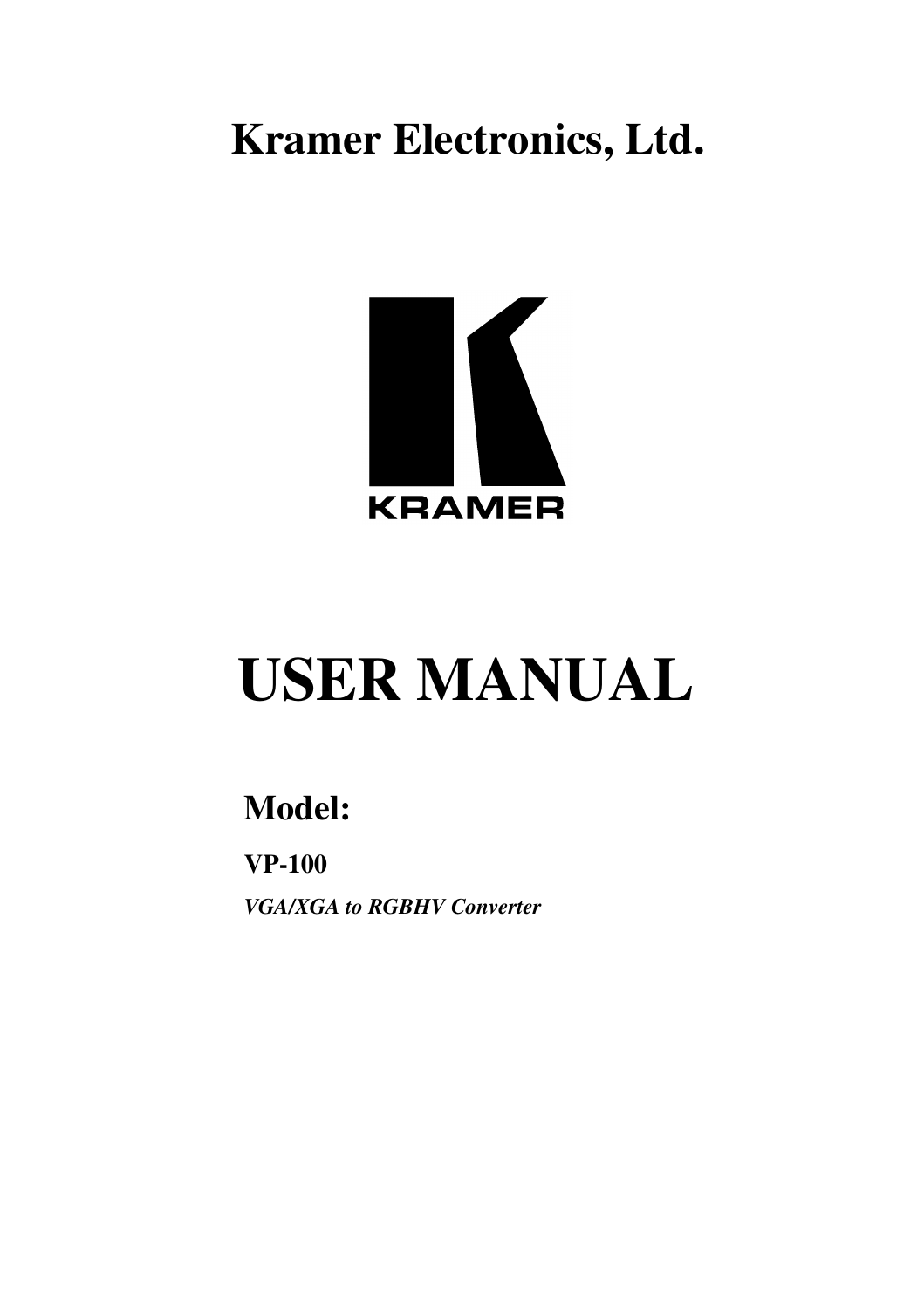## **Contents**

| 1                                                | <b>Introduction</b>                                     |                  |
|--------------------------------------------------|---------------------------------------------------------|------------------|
| $\mathbf{2}$                                     | <b>Getting Started</b>                                  | 1                |
| 2.1                                              | <b>Ouick Start</b>                                      |                  |
| 3                                                | <b>Overview</b>                                         | 3                |
| $\boldsymbol{4}$                                 | <b>Your VP-100 VGA/XGA to RGBHV Converter</b>           | $\boldsymbol{4}$ |
| 5                                                | <b>Connecting the VP-100</b>                            | 6                |
| 6                                                | <b>Technical Specifications</b>                         | 7                |
| <b>Figures</b>                                   |                                                         |                  |
| Figure 1: VP-100 VGA/XGA to RGBHV Converter<br>4 |                                                         |                  |
|                                                  | Figure 2: VP-100 VGA/XGA to RGBHV Converter Connections | 6                |
| <b>Tables</b>                                    |                                                         |                  |

| Table 1: Features and Functions of the VP-100 VGA/XGA to RGBHV Converter   |  |
|----------------------------------------------------------------------------|--|
| Table 2: Technical Specifications of the VP-100 VGA/XGA to RGBHV Converter |  |

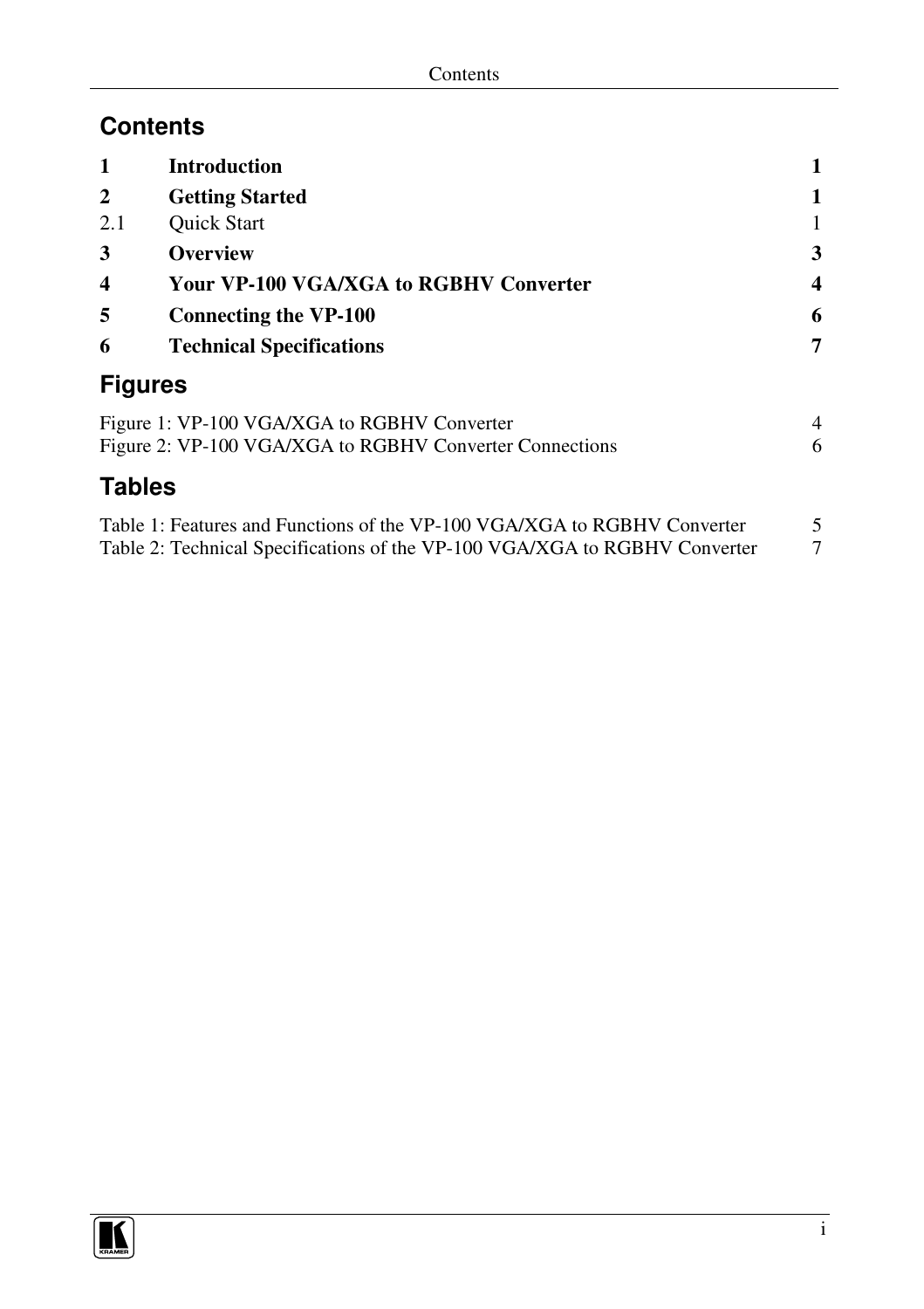## **1 Introduction**

Welcome to Kramer Electronics (since 1981): a world of unique, creative and affordable solutions to the infinite range of problems that confront the video, audio and presentation professional on a daily basis. In recent years, we have redesigned and upgraded most of our line, making the best even better! Our 500-plus different models now appear in 8  $Groups<sup>1</sup>$ , which are clearly defined by function.

Congratulations on purchasing your Kramer TOOLS **VP-100** *VGA/XGA to RGBHV Converter*. This product is ideal for the following typical applications:

- Any professional display system requiring up to UXGA signal splitting and conversion to BNC connectors
- Long distance graphics signal distribution

The package includes the following items:

- **VP-100** *VGA/XGA to RGBHV Converter*
- Power adapter (12V DC Input)
- This user manual

## **2 Getting Started**

We recommend that you:

- Unpack the equipment carefully and save the original box and packaging materials for possible future shipment
- Review the contents of this user manual<sup>2</sup>
- $\bullet$  Use Kramer high performance high resolution cables<sup>3</sup>

## **2.1 Quick Start**

This quick start chart summarizes the basic setup and operation steps.

<sup>3</sup> The complete list of Kramer cables is on our Web site at http://www.kramerelectronics.com



<sup>1</sup> GROUP 1: Distribution Amplifiers; GROUP 2: Video and Audio Switchers, Matrix Switchers and Controllers; GROUP 3:

Video, Audio, VGA/XGA Processors; GROUP 4: Interfaces and Sync Processors; GROUP 5: Twisted Pair Interfaces;

GROUP 6: Accessories and Rack Adapters; GROUP 7: Scan Converters and Scalers; and GROUP 8: Cables and Connectors

<sup>2</sup> Download up-to-date Kramer user manuals from the Internet at this URL: http://www.kramerelectronics.com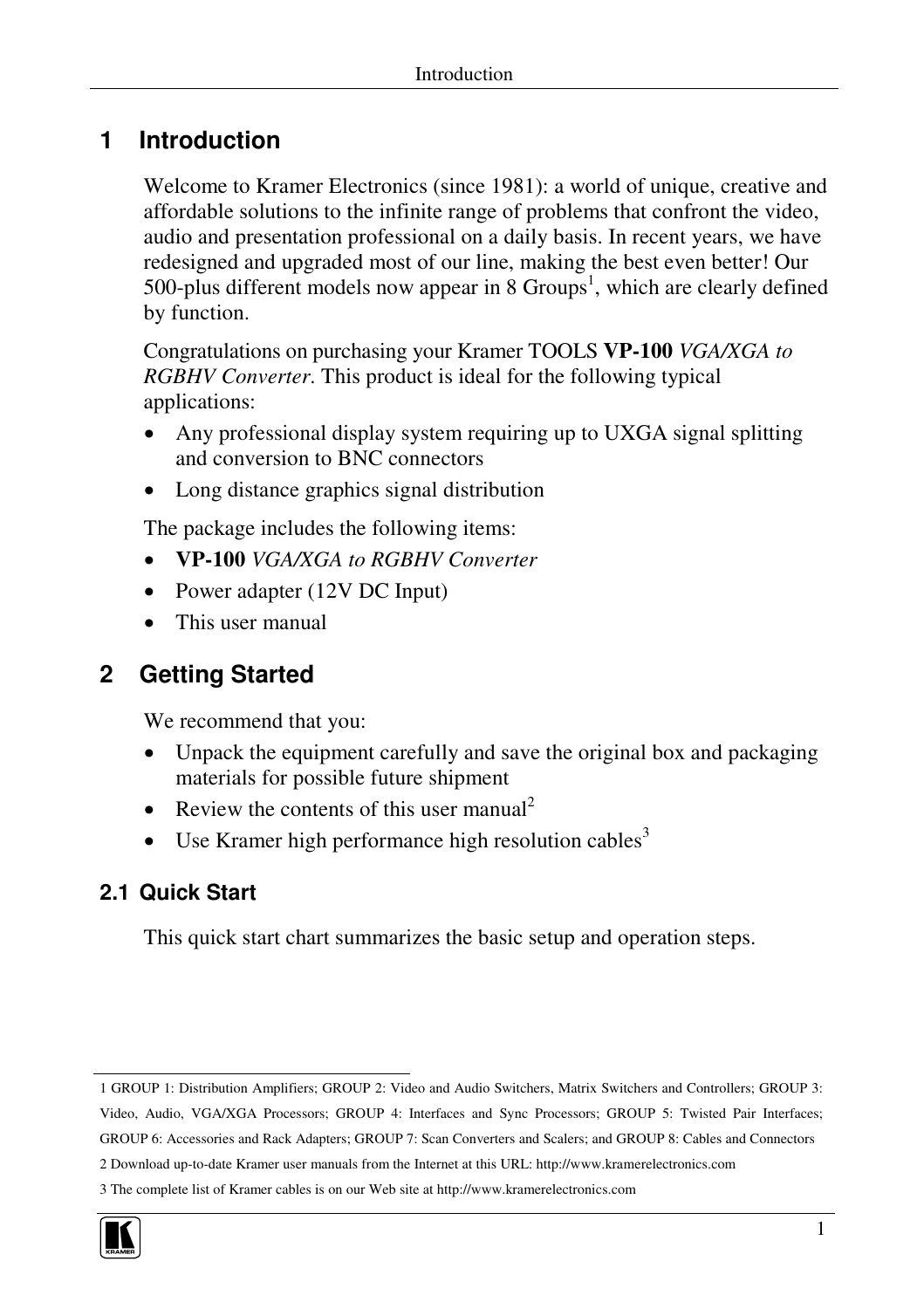Getting Started

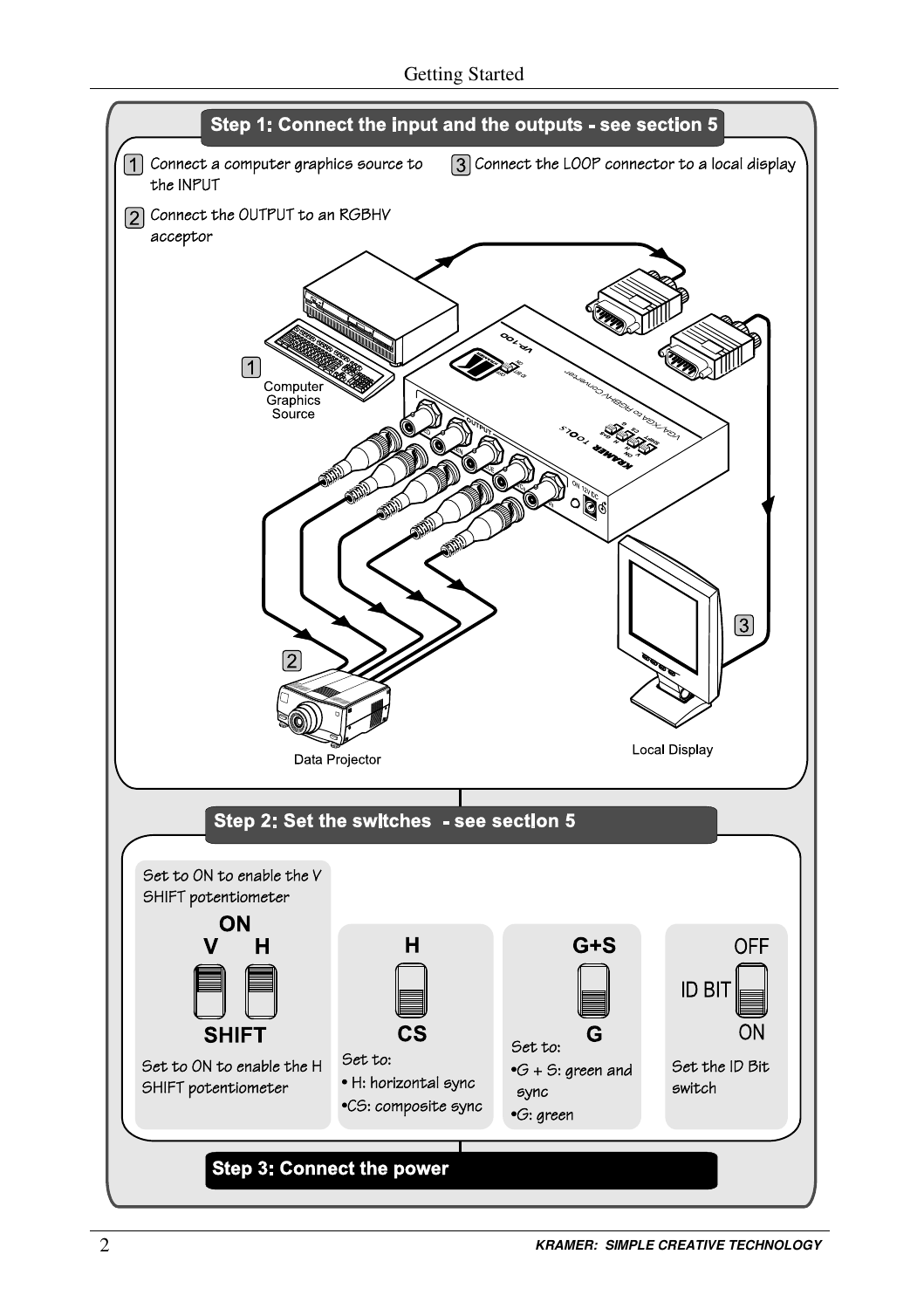### **3 Overview**

The **VP-100** *VGA/XGA to RGBHV Converter* is a high performance format converter for computer graphics video signals. It converts a computer graphics video signal on a 15-pin HD connector to either RGBS, RGsB, or RGBHV video signals on BNC connectors and simultaneously outputs it to an RGBHV acceptor and a local display.

In particular, the **VP-100**:

- Provides local monitor loop-through, buffering, amplification, and sync processing for remote acceptor applications
- Accepts all typical graphic modes, including VGA, SVGA, XGA, SXGA, and UXGA and outputs RGsB, RGBS, or RGBHV
- Has a bandwith of 350MHz that ensures transparent operation at multiple resolutions including UXGA
- Allows looping with a termination switch
- Includes cable EQ. control, Hs and Vs shift control and ID BIT control

To achieve the best performance:

- Connect only good quality connection cables, thus avoiding interference, deterioration in signal quality due to poor matching, and elevated noise levels (often associated with low quality cables)
- Avoid interference from neighboring electrical appliances and position your **VP-100** away from moisture, excessive sunlight and dust



**Warning** – Use only the Kramer Electronics input power wall adapter that is provided with this unit<sup>1</sup>.

**Warning** – Disconnect power and unplug unit from wall before installing or removing device or servicing unit.

<sup>1</sup> For example: model number AD2512C, part number 2535-000251

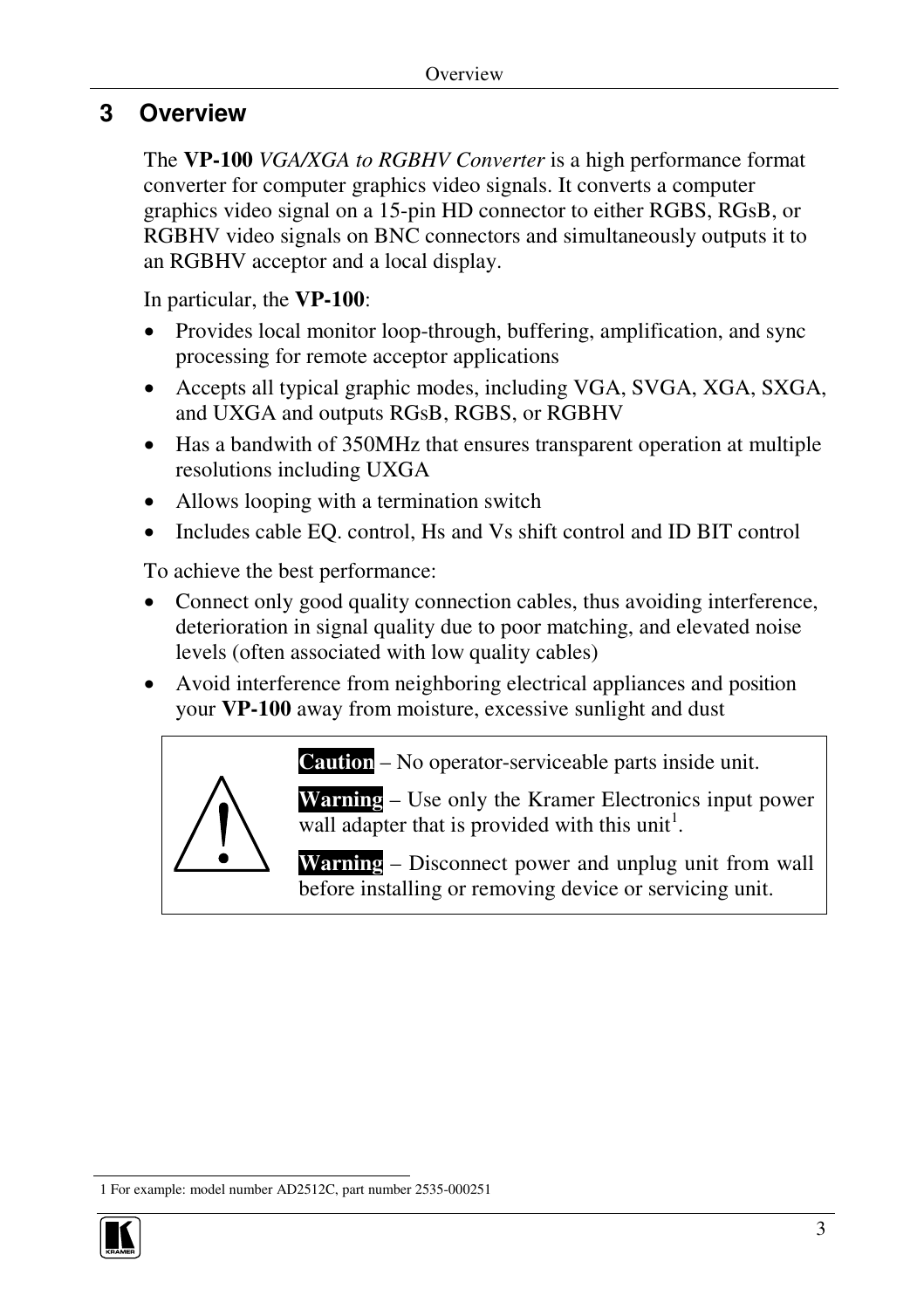## **4 Your VP-100 VGA/XGA to RGBHV Converter**

Figure 1 and Table 1 define the **VP-100**:



*Figure 1: VP-100 VGA/XGA to RGBHV Converter*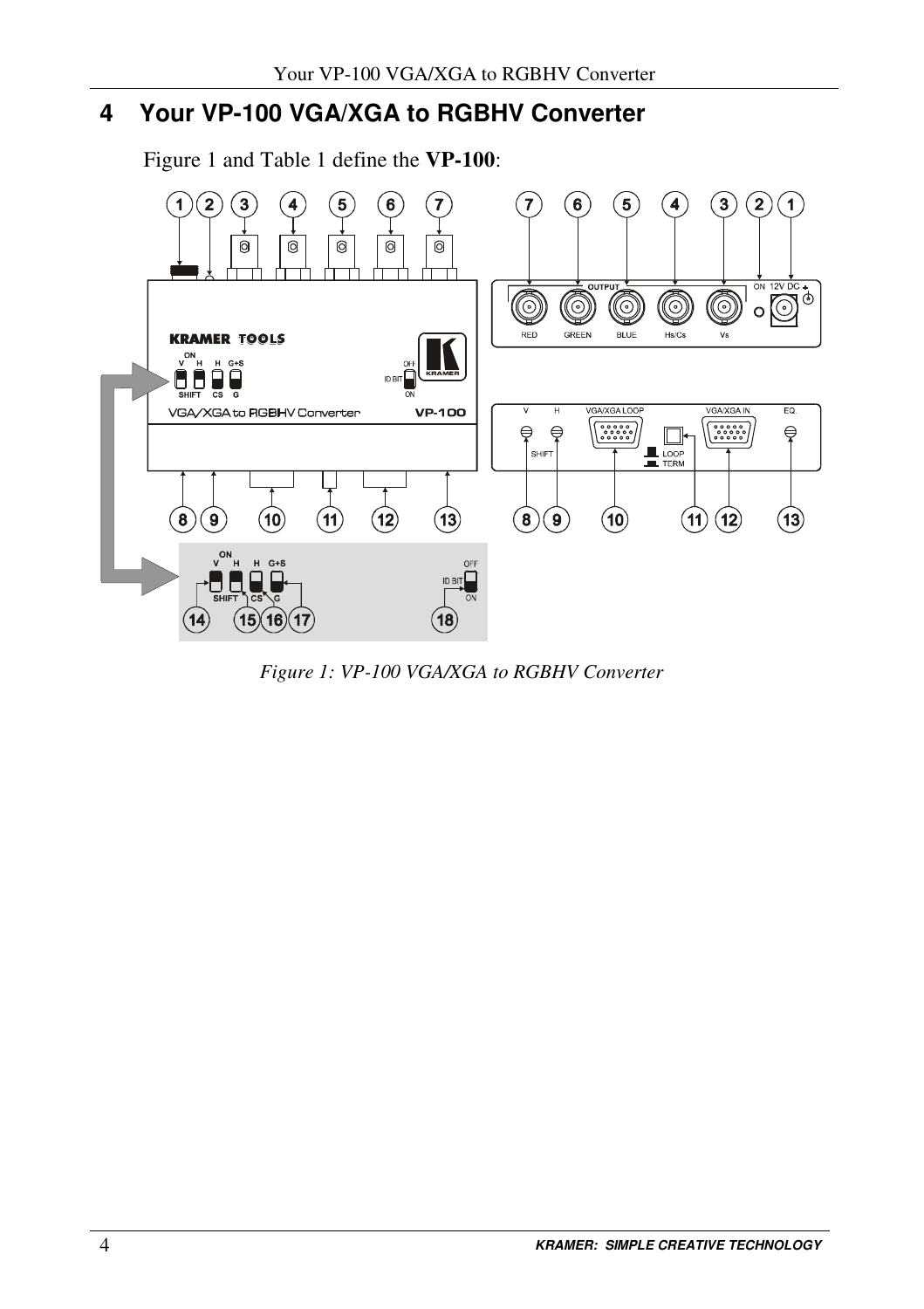| #              | Feature                                       |              | <b>Function</b>                                                                                                                                               |
|----------------|-----------------------------------------------|--------------|---------------------------------------------------------------------------------------------------------------------------------------------------------------|
| $\mathbf{1}$   | 12V DC                                        |              | +12V DC connector for powering the unit                                                                                                                       |
| $\overline{2}$ | ON LED                                        |              | Illuminates when receiving power                                                                                                                              |
| 3              |                                               | Vs           | Connect the vertical sync BNC connector <sup>1</sup> to the Vs video acceptor                                                                                 |
| $\overline{4}$ | C Connectors                                  | Hs/Cs        | Connect the Horizontal or composite sync <sup>2</sup> BNC connector <sup>1</sup> to the Hs/Vs<br>video acceptor                                               |
| 5              | <b>OUTPUT</b>                                 | <b>BLUE</b>  | Connect the amplified and buffered BLUE signal to the B video acceptor                                                                                        |
| 6              | š                                             | <b>GREEN</b> | Connect the amplified and buffered GREEN signal to the G video acceptor.<br>When item 17 is set to $G+S$ , the GREEN BNC connector includes sync <sup>3</sup> |
| $\overline{7}$ |                                               | <b>RED</b>   | Connect the amplified and buffered RED signal to the R video acceptor                                                                                         |
| 8              | <b>V SHIFT</b><br>Potentiometer               |              | Adjust the vertical display to compensate for delay problems due to long<br>and/or unequal cables (when item 14 is ON)                                        |
| 9              | H SHIFT $4$<br>Potentiometer                  |              | Adjust the horizontal display to compensate for delay problems due to long<br>and/or unequal cables (when item 15 is ON)                                      |
| 10             | <b>VGA/XGA LOOP</b><br><b>HD15F Connector</b> |              | Connect to an additional acceptor to increase output availability                                                                                             |
| 11             | <b>LOOP TERM</b><br><b>Button</b>             |              | Release to the LOOP position if the VGA/XGA LOOP output (item 10) is<br>connected to an acceptor; press to the TERM position if is not connected              |
| 12             | <b>VGA/XGA IN</b><br><b>HD15F Connector</b>   |              | Connect to a computer graphics source                                                                                                                         |
| 13             | $EO5$ .<br>Potentiometer                      |              | Adjust the cable equalization of the BNC outputs                                                                                                              |
| 14             | <b>SHIFT</b><br>Switch                        | $V$ (ON)     | Slide the switch upward (ON) to enable the vertical sync potentiometer<br>(item 8)                                                                            |
| 15             |                                               | H (ON)       | Slide the switch upward (ON) to enable the horizontal sync potentiometer<br>(item 9)                                                                          |
| 16             | H / CS Switch                                 |              | Slide the switch upward (H) to select horizontal sync, slide downward (CS) to<br>select composite sync at the Hs/Cs BNC connector (item 4)                    |
| 17             | $G+S$ or $G$ Switch                           |              | Slide the switch upward $(G+S)$ to select Green $+$ Sync, slide downward (G) to<br>select Green at the GREEN BNC connector (item 6)                           |
| 18             | ID BIT Switch                                 |              | Slide the switch upward to set to $ON6$ ; slide downward to set to OFF                                                                                        |

*Table 1: Features and Functions of the VP-100 VGA/XGA to RGBHV Converter*

1 For amplified and buffered sync output

<sup>6</sup> The default. Enabling the notebook or laptop to output a VGA signal to an external VGA monitor



<sup>2</sup> As determined by the switch (item 16)

<sup>3</sup> Some machine formats include the vertical and horizontal sync on the GREEN signal

<sup>4</sup> Data delay problems, especially with long RGBHV cables, occur when electronic signals travel via coaxial cable and the picture shifts mainly in the horizontal axis (due to unequal delays between the sync signals and data). Center the picture by adjusting the potentiometers for Vertical and Horizontal sync

<sup>5</sup> Degradation and VGA/XGA signal loss can result from using long cables (due to stray capacitance), sometimes leading to a total loss of sharpness in high-resolution signals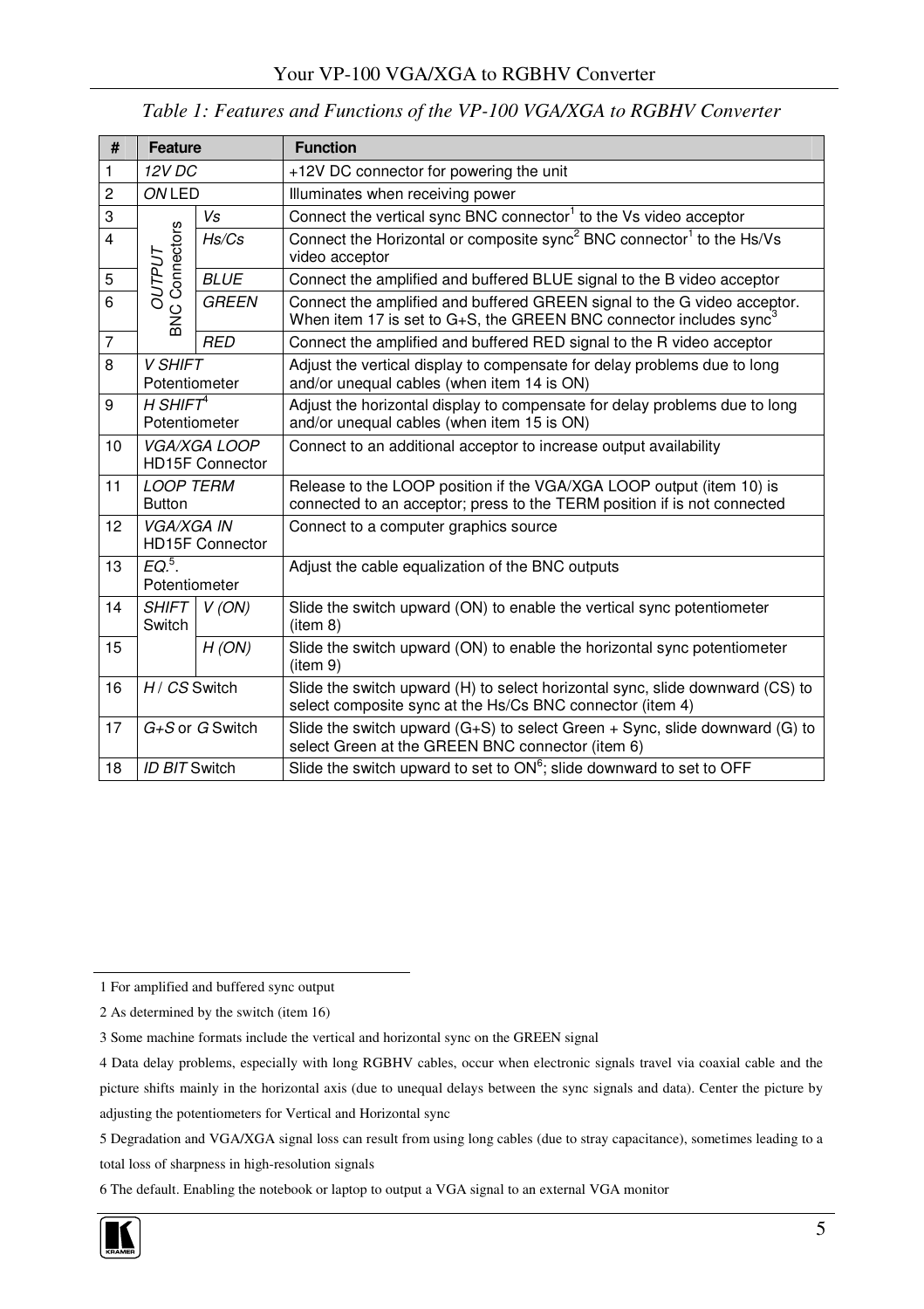## **5 Connecting the VP-100**

To connect the **VP-100**, as illustrated in the example in Figure 2, do the following:

- 1. Connect a graphic source (for example, a computer graphics source) to the VGA/XGA IN HD15F connector.
- 2. Connect the VGA/XGA LOOP HD15F connector to an acceptor (for example, a local display) and release the LOOP TERM switch<sup>1</sup>.
- 3. Connect the 5 OUTPUT BNC connectors (Vs, Hs/Cs, BLUE, GREEN, and RED) to an acceptor (for example, a data projector).



*Figure 2: VP-100 VGA/XGA to RGBHV Converter Connections*

<sup>1</sup> If no looping is required, push in the LOOP TERM button to the 75 ohm position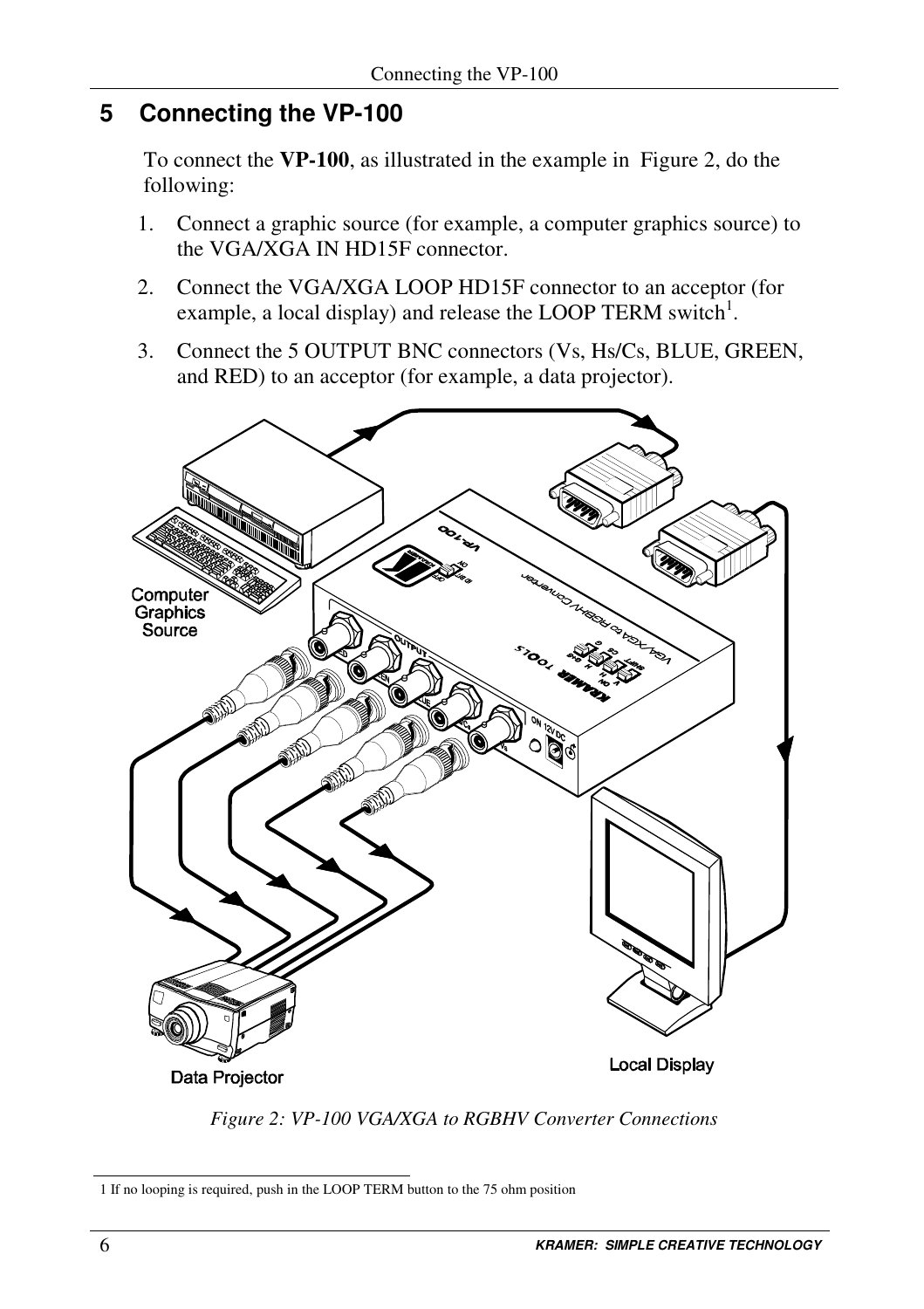## **6 Technical Specifications**

Table 2 includes the technical specifications:

*Table 2: Technical Specifications 1 of the VP-100 VGA/XGA to RGBHV Converter*

| <b>INPUTS:</b>    | Looping analog red, green, blue signals: $0.7Vpp/75\Omega$ , H and V sync, TTL level,<br>on HD15F connector                                                                                |
|-------------------|--------------------------------------------------------------------------------------------------------------------------------------------------------------------------------------------|
| <b>OUTPUTS:</b>   | 1 x analog red, green (with or without composite sync), blue signals: $0.7Vpp/75\Omega$ ,<br>H and V sync, TTL level (Hi-Z load) or analog level (75 $\Omega$ load), on BNC<br>connectors. |
|                   | Composite sync - TTL level (Hi-Z load) or analog level (75 $\Omega$ load)                                                                                                                  |
| BANDWIDTH (-3dB): | 350MHz                                                                                                                                                                                     |
| S/N RATIO:        | 71dB                                                                                                                                                                                       |
| DIFF. GAIN:       | 0.07%                                                                                                                                                                                      |
| DIFF. PHASE:      | $0.03$ Deg.                                                                                                                                                                                |
| K-FACTOR:         | $< 0.05\%$                                                                                                                                                                                 |
| CONTROLS:         | Cable EQ. control, H and V sync switches and controls, G / sync on green switch,<br>Hs / Cs switch, ID BIT switch, input termination switch; EQ. control: 0 to +9.7dB<br>@5MHz             |
| DIMENSIONS:       | 12cm x 7.15cm x 2.44cm (4.72" x 2.81" x 0.96"), W, D, H                                                                                                                                    |
| POWER SOURCE:     | 12 VDC, 60mA                                                                                                                                                                               |
| <b>WEIGHT:</b>    | $0.3kg$ (0.67 $lbs$ ) approx.                                                                                                                                                              |
| ACCESSORIES:      | Power supply, mounting bracket                                                                                                                                                             |
| OPTIONS:          | 19" rack adapters                                                                                                                                                                          |

<sup>1</sup> Specifications are subject to change without notice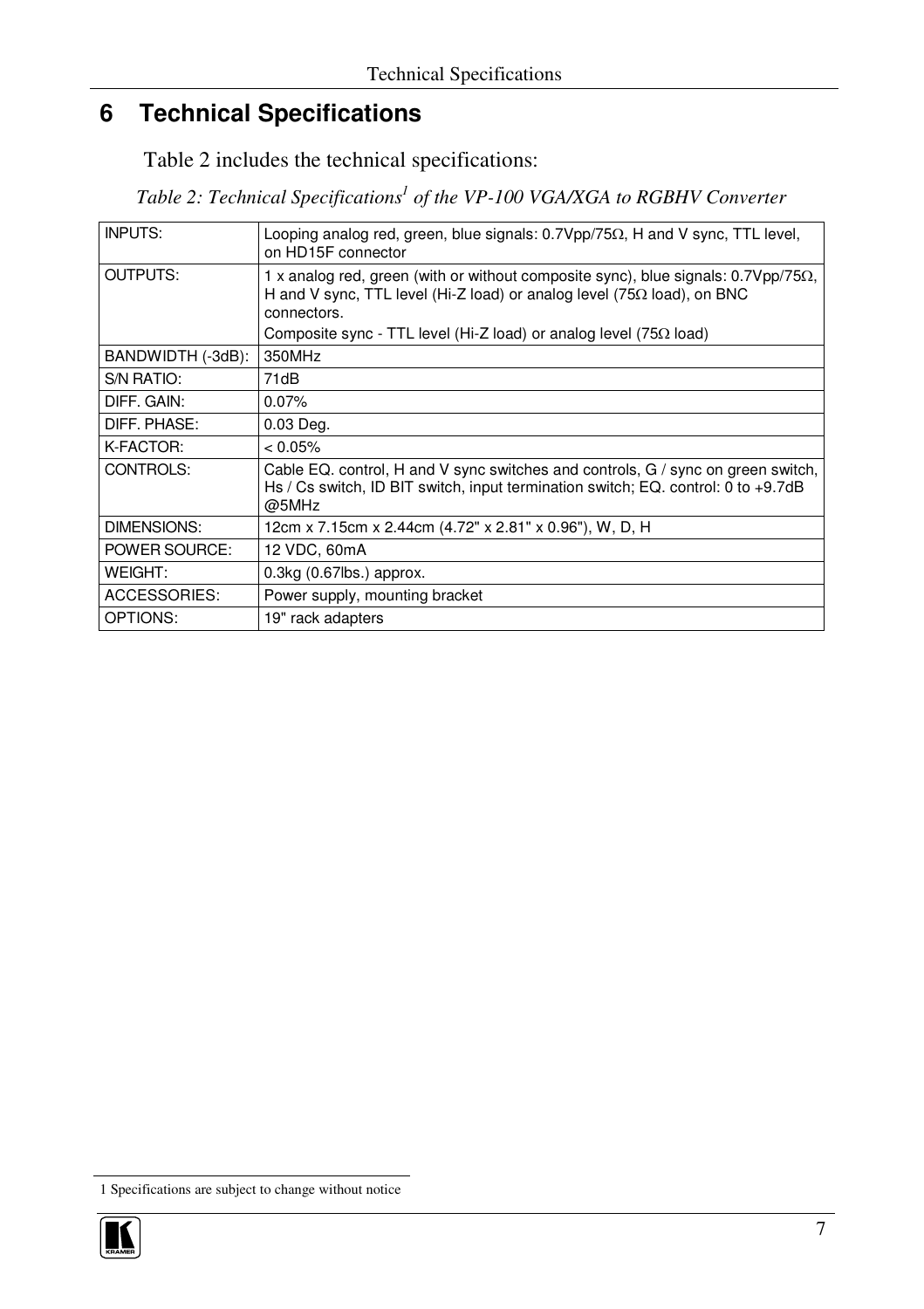#### **LIMITED WARRANTY**

Kramer Electronics (hereafter *Kramer*) warrants this product free from defects in material and workmanship under the following terms.

#### **HOW LONGIS THE WARRANTY**

Labor and parts are warranted for seven years from the date of the first customer purchase.

#### **WHOIS PROTECTED?**

Only the first purchase customer may enforce this warranty.

#### **WHATISCOVEREDANDWHATISNOT COVERED**

Except as below, this warranty covers all defects in material or workmanship in this product. The following are not covered by thewarranty:

- 1. Any product which is not distributed by Kramer, or which is not purchased from an authorized Kramer dealer. If you are uncertain as to whether a dealer is authorized, please contact Kramer at one of the agents listed in the Web site www.kramerelectronics.com.
- 2. Any product, on which the serial number has been defaced, modified or removed.
- 3. Damage, deterioration or malfunction resulting from:
	- i) Accident, misuse, abuse, neglect, fire, water, lightning or other acts of nature
	- ii) Product modification, or failure to follow instructions supplied with the product
	- iii) Repair or attempted repair by anyone not authorized by Kramer
	- iv) Any shipment of the product (claims must be presented to the carrier)
	- v) Removalorinstallationofthe product
	- vi) Anyother cause, whichdoes notrelate to a product defect
	- vii) Cartons, equipment enclosures, cables or accessories used in conjunctionwiththe product

#### **WHATWE WILLPAYFORAND WHATWE WILLNOTPAY FOR**

We will pay labor and material expenses for covered items. We will not pay for the following:

- 1. Removal orinstallations charges.
- 2. Costs of initial technical adjustments (set-up), including adjustment of user controls or programming. These costs are the responsibility of the Kramer dealer from whom the product was purchased.

#### 3. Shipping charges.

#### **HOW YOU CAN GET WARRANTY SERVICE**

- 1. To obtain service on you product, you must take or ship it prepaid to any authorized Kramer service center.
- 2. Whenever warranty service is required, the original dated invoice (or a copy) must be presented as proof of warranty coverage, and should be included in any shipment of the product. Please also include in any mailing a contact name, company, address, and a description of the problem(s).

3. For the name of the nearest Kramer authorized service center, consult your authorized dealer.

#### **LIMITATION OFIMPLIED WARRANTIES**

All implied warranties, including warranties of merchantability and fitness for a particular purpose, are limited in duration to the length of this warranty.

#### **EXCLUSIONOFDAMAGES**

The liability of Kramer for any effective productsis limited to the repair or replacement of the product at our option. Kramer shall not be liable for:

- 1. Damage to other property caused by defectsinthis product, damages basedupon inconvenience, loss of use of the product, loss of time, commercial loss; or:
- 2. Any other damages, whether incidental, consequential or otherwise. Some countriesmay not allow limitations on how long an implied warranty lasts and/or do not allow the exclusion or limitation of incidental or consequential damages, so the above limitations andexclusions may not apply to you.

This warranty gives you specific legal rights, and you may also have other rights, which vary from place to place.

NOTE: All products returned to Kramer for service must have prior approval. This may be obtained from your dealer.

This equipment has been tested to determine compliance with the requirements of:

| EN-50081: | "Electromagnetic compatibility (EMC);                            |
|-----------|------------------------------------------------------------------|
|           | generic emission standard.                                       |
|           | Part 1: Residential, commercial and light industry"              |
| EN-50082: | "Electromagnetic compatibility (EMC) generic immunity standard.  |
|           | Part 1: Residential, commercial and light industry environment". |
| CFR-47:   | FCC Rules and Regulations:                                       |
|           | Part 15: "Radio frequency devices                                |
|           | Subpart B Unintentional radiators"                               |

**CAUTION!**

- Servicing the machines can only be done by an authorized Kramer technician. Any user who makes changes or modifications to the unit without the expressed approval of the manufacturer will void user authority to operate the equipment.
- $\boxtimes$  Use the supplied DC power supply to feed power to the machine.
- **EX** Please use recommended interconnection cables to connect the machine to other components.